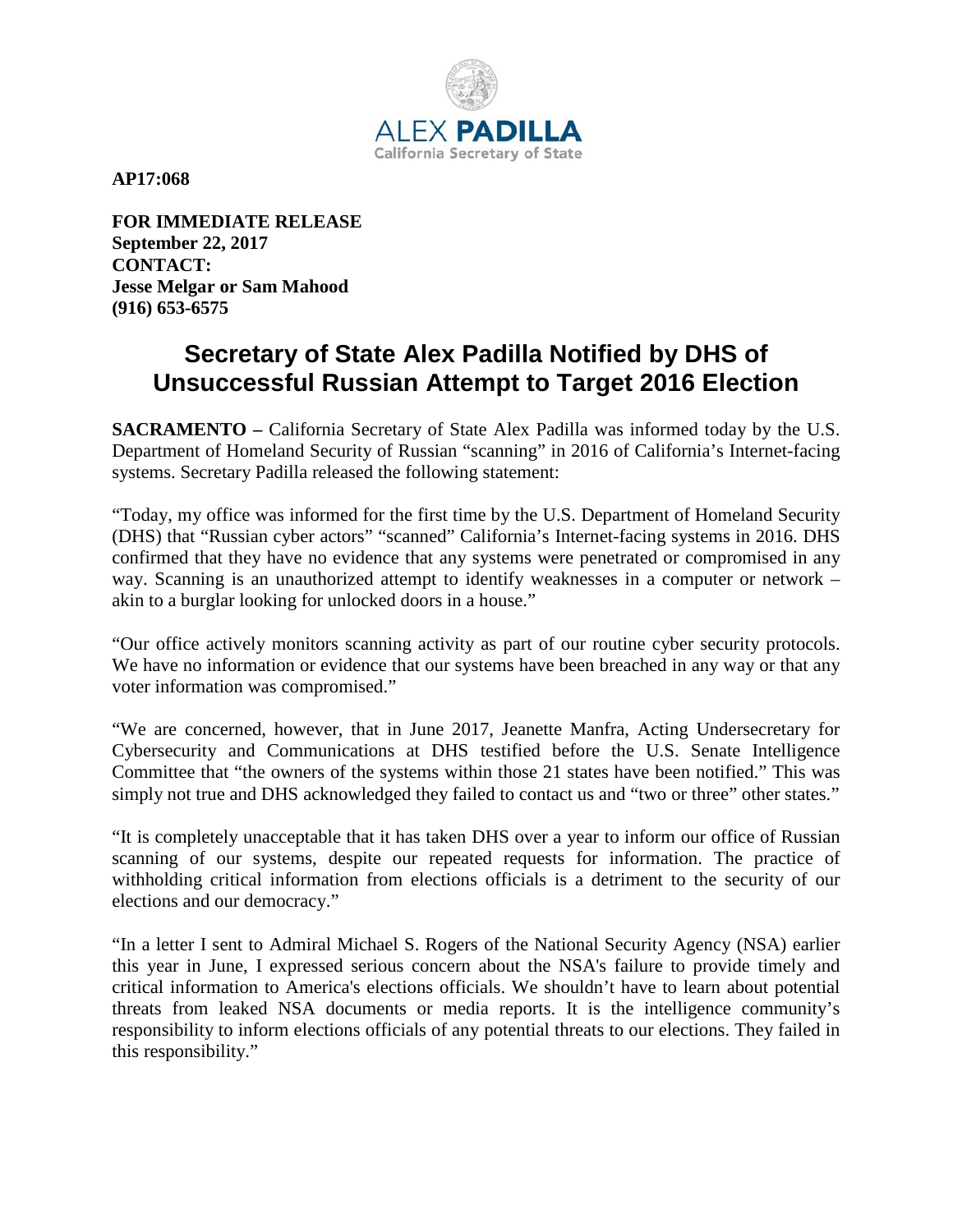"I will continue to demand that our intelligence agencies be forthcoming with timely and actionable information relating to cyber security threats. I call on Congress to hold our intelligence agencies accountable to ensure they handle critical information with the urgency and transparency that elections officials and our democracy deserve."

###

**Follow the California Secretary of State on [Twitter](https://twitter.com/CASOSvote) and [Facebook.](https://www.facebook.com/CaliforniaSOS/)**